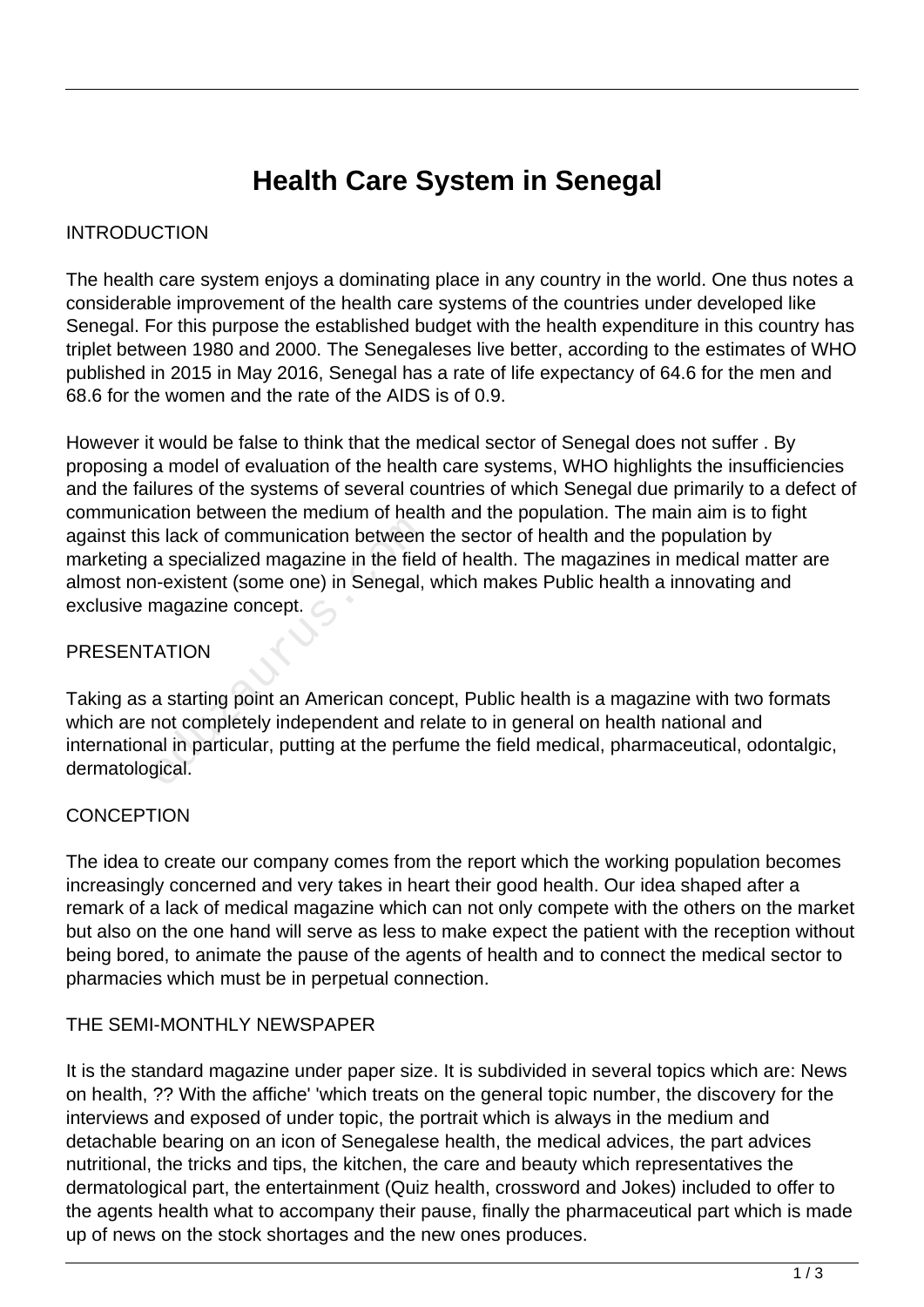# THE DIGITAL MARKETING (THE BLOG)

It is the part ?? Blog ''which constitutes SP magazine typically because makes it possible the company to turn into to interactions aves the subscribers and studied their behaviour vis-a-vis the publications thus making it possible to come out from it the topics which have the most reactions with respect to the population. Moreover allows informed Net surfers each exit. They constitute Facebook, Twitter, Instagram (more powerful) and the Web site in creation

### POLICY OF MARKETING

Marketing will be made in quads (4) phases:

- The COMMUNICATION
- The PRODUCT
- The PRICF
- The DISTRUBUTION or the Sales force

The communication will be done by the means of the advertisements for the sales promotion, but technique of communications of each individual according to the theories of interpersonal communication. The group Public health Magazine adopts a strategy for the product in order to:

- To set up a policy of quality
- To position the product

We will locate our product vis-a-vis competition and their to allot one competitive advantage in particular over quality, the price, and conformities of information which the magazine abounds. After a very thorough logical approach of the market one had has to fix a very reasonable price for the population. The marketing activity will be exerted in various forms for on the one hand setting up a policy of sale (salesmen, action of communication, formation to the product?) and in addition to use techniques aiming has to make profitable a retail outlet thanks to a permanent adaptation of the set, the installation of a magazine and the establishment of the rays. Principal the techniques are established according to three types of markets: subscribers, social networks and kiosks. unication will be done by the mea<br>que of communications of each ind<br>ation. The group Public health Ma<br>set up a policy of quality<br>position the product<br>tate our product vis-a-vis competit<br>over quality, the price, and conforr

#### **Subscribers**

Those are the hospitals, pharmacies, the dentists, etc which go subscribed to receive at each exit their magazine.

#### Social networks

This sector will be revolutionized by Public health Magazine because that will be a first for a magazine of this country to run out part of its product grace has a collaboration with an application of home delivery named PAPS which is also active on the social networks.

#### Kiosks

It is the part which will be to ensure by a publisher considering their experiment for the sale and will allow us to fight against the hacking.